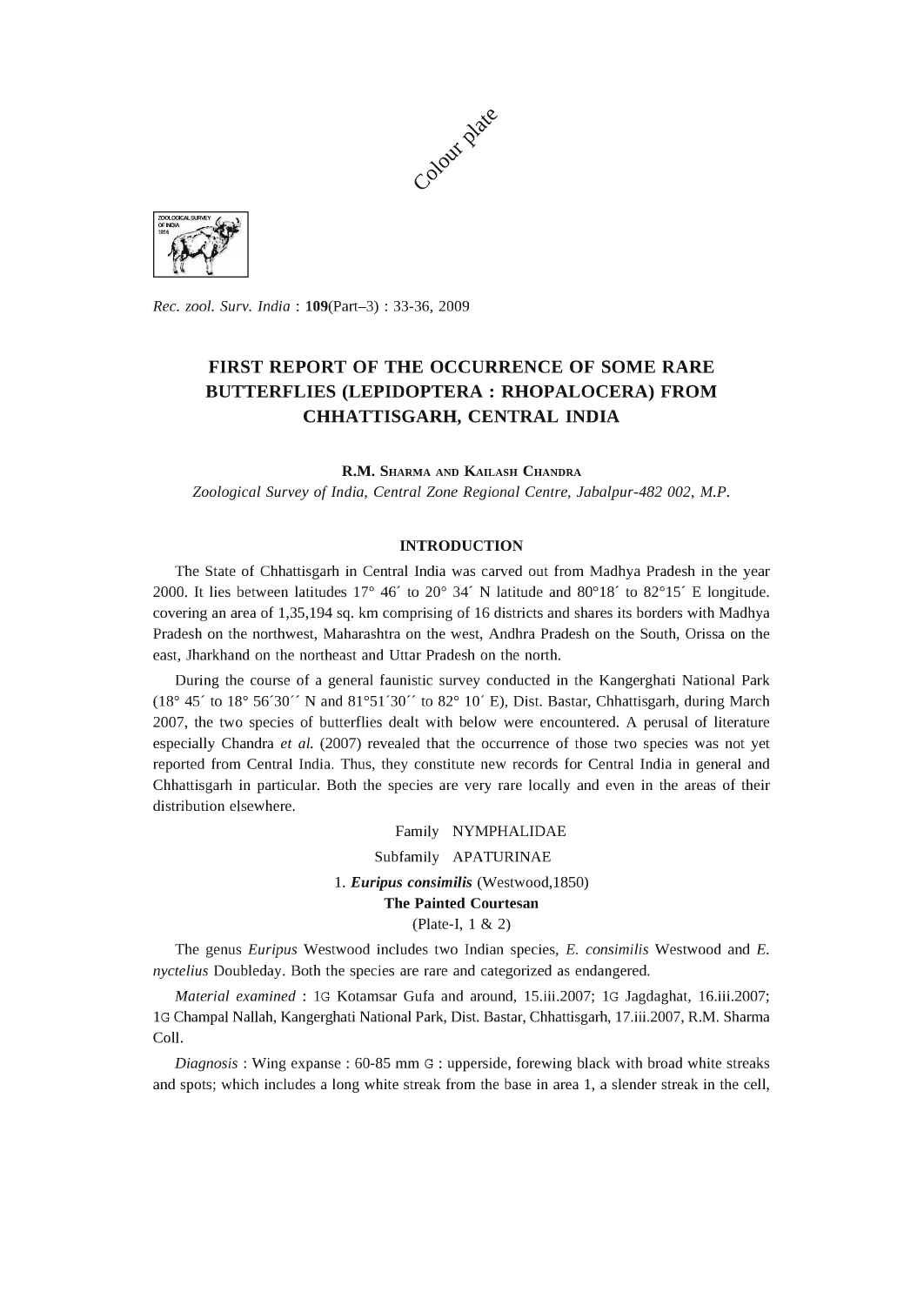a broad, oblique median band followed by a row of paired white streaks in interspaces 3, 4 and 5; a post-discal series of slender streaks. A terminal row of white dots, elongated into streaks towards the apex. Hindwing white traversed by black veins. Termen black with a subterminal row of four or five crimson spots posteriorly and beyond this a regular terminal row of white spots. Underside bears crimson basal markings.  $E : Similar$  to the male, except that the upperside of the hindwing, clear white or crimson-coloured and the tornal red spots are absent. Basal crimson patch on the underside of the hindwing present. The antennae black, the head, thorax and abdomen black and marked with white beneath.

*Food plants: Trema orientalis* (Urticaceae) and *Albizzia stipulata* (Leguminosae).

*Distribution* : India : *South India* (Western Ghats) : Goa, Karnataka, Kerala and Maharashtra (Goankar, 1996). *Central India:* Present record from Chhattisgarh. *North India:* East from Dehra Dun (Wynter Blyth, 1957, Haribal., 1992). *North East India* : Assam, Sikkim (Wynter Blyth, 1957, Haribal., 1992). *East India:* West Bengal (Jalpaiguri, Buxa) (ZSI, Envis Center), Jeypore (Eastern Ghats, Wynter Blyth, 1957). *Elsewhere:* Indonesia (Sundaland), Myanmar, Nepal, N. Thailand (Varshney, 1994).

*Conservation Status:* Rare. Placed under Schedule II, Part II of IWPA (1972).

*Remarks:* The Painted Courtesan frequents dense jungles and can be found widely distributed in the regions of moderate to heavy rainfall and low elevation. Males have a weak, fluttering flight like day -flying moths of the family *Zygaenidae* and may be seen resting with wings partially open. The flight and habits of females resemble that of the Danaids especially the Crows. It visits *Lantana* flowers.

## Family PIERIDAE Subfamily COLIADINAE *2. Gandaca harina* (Horsfield,1829) **The Tree Yellow**  (Plate-I, 3 & 4)

The monotypic genus *Gandaca* is represented by a single species in India with three subspecies viz. *andamana* Moore, *assamica* Moore and *nicobarica* Evans.

*Material examined:* 1G, Champal Nallah, 17.iii.2007, Kangerghati National Park, Dist.Bastar, Chhattisgarh, R.M. Sharma ColI.

*Diagnosis* : Wing expanse : 35-45 mm G : Yellow and E : White above, both absolutely unmarked except for the black apex and termen on the forewing.

*Distribution* : India: Andaman & Nicobar Islands, Assam, Chhattisgarh (Present record) and Sikkim. *Elsewhere:* Myanmar.

*Remarks* : This species occurs in the wet forested areas of low elevations and can be found fluttering in shaded areas in association of Grass Yellows to which it shows close resemblance. Males do visit flowers. The subspecific status of the population occurring in Central India can be ascertained on getting more specimens.

D:ZSI\(Rec-'09)-109 Fol\Rec-109(1)-39\(M-2)\34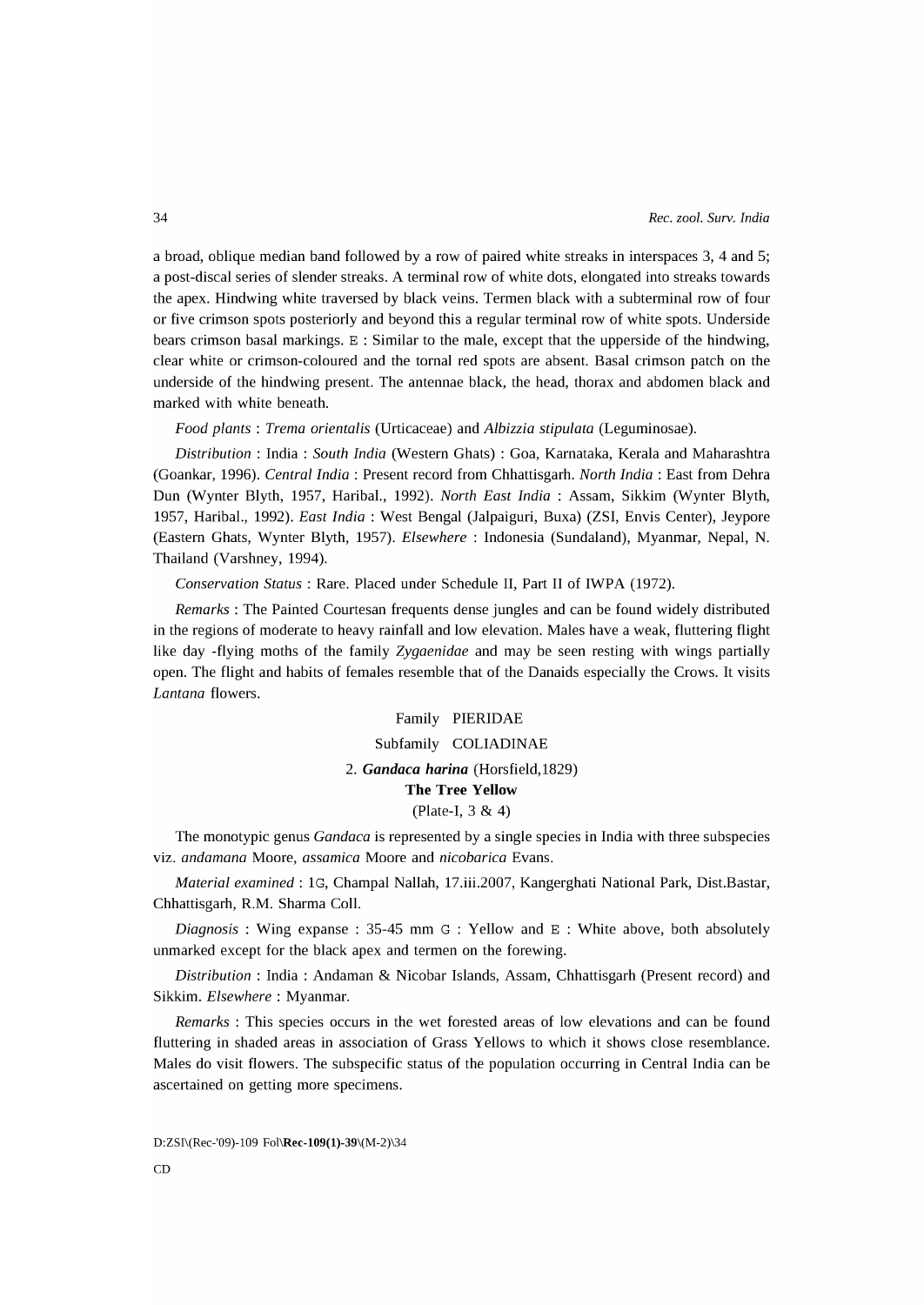#### **ACKNOWLEDGEMENTS**

The authors are thankful to Dr. Ramakrishna, Director, Zoological Survey of India, Kolkata for facilities and to the scientific staff of this station for their active co-operation during the field work. We are also thankful to Shri. M.E.Limje, Photographer for taking the photographs.

### **REFERENCES**

- Chandra, K., R.M. Sharma, Ajit Singh and R.K. Singh. 2007. A checklist of butterflies of Madhya Pradesh and Chhattisgarh States, India. *Zoos Print Journal,* 22(8) : 2790-2798.
- Goankar, Harish, 1996. Butterflies of the Western Ghats, India (including Sri Lanka) : A Biodiversity Assessment of a Threatened Mountain System. A report submitted to the Centre for Ecological Sciences, Bangalore, India : 1-86.
- Haribal, M. 1992. *The Butterflies* of *Sikkim Himalaya and their Natural History.* Sikkim Nature Conservation Foundation, Sikkim : 1-217.
- The Wildlife (Protection) Act (IWPA) 1972 as amended up to 2003. Wildlife Trust if India, New Delhi, Natraj Publishers, Dehra Dun: 1-218.
- Varshney, R.K. 1993. Index Rhopalocera Indica. Part III. Genera of Butterflies from India and Neighbouring countries (Lepidoptera: (A) Papilionidae, Pieridae and Danaidae) *Oriental Ins.,* 27 : 347-372.
- Varshney, R.K. 1994. Index Rhopalocera Indica. Part III. Genera of Butterflies from India and Neighbouring countries [Lepidoptera : (B) Satyridae, Nymphalidae, Libytheidae and Riodinidae] *Oriental Ins.* **28** : 151-198.
- Wynter-Blyth, M.A. (1957). *Butterflies* of *the Indian Region. Bombay Natural History Society, Bombay: 1-523.*
- Zoological Survey of India. Status of Biodiversity of West Bengal (Final Technical Report), Vol. II, Part II, (Lepidoptera) page 317. *(http://zsienvis.in/biodiversity\_wb/WB.htm)*.